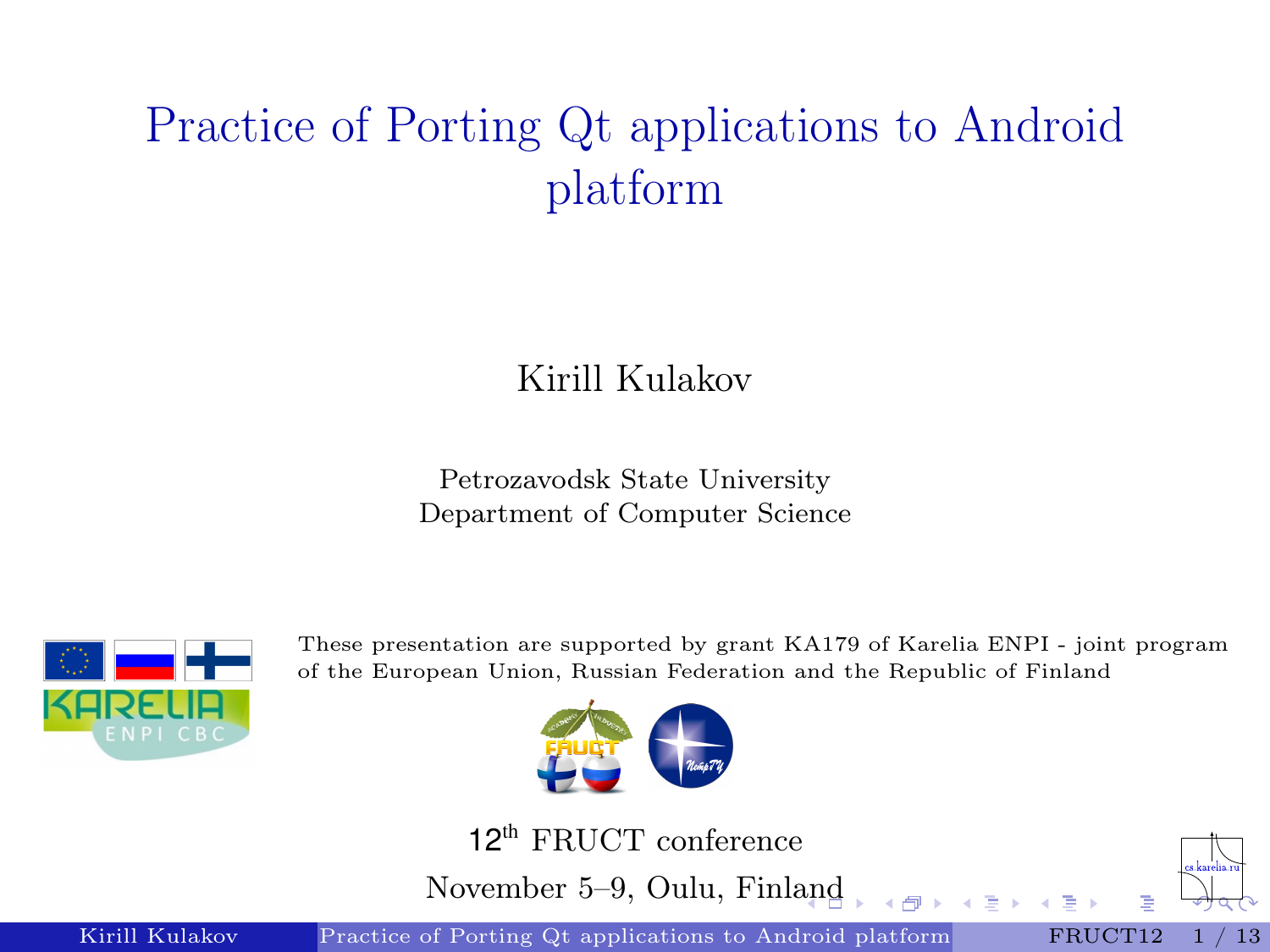### **Motivation**

- $\blacksquare$  Many platforms many users
- Application fast development
- Cross-platform frameworks  $\blacksquare$
- Middle and low-level integration with platform
- Native style for user interface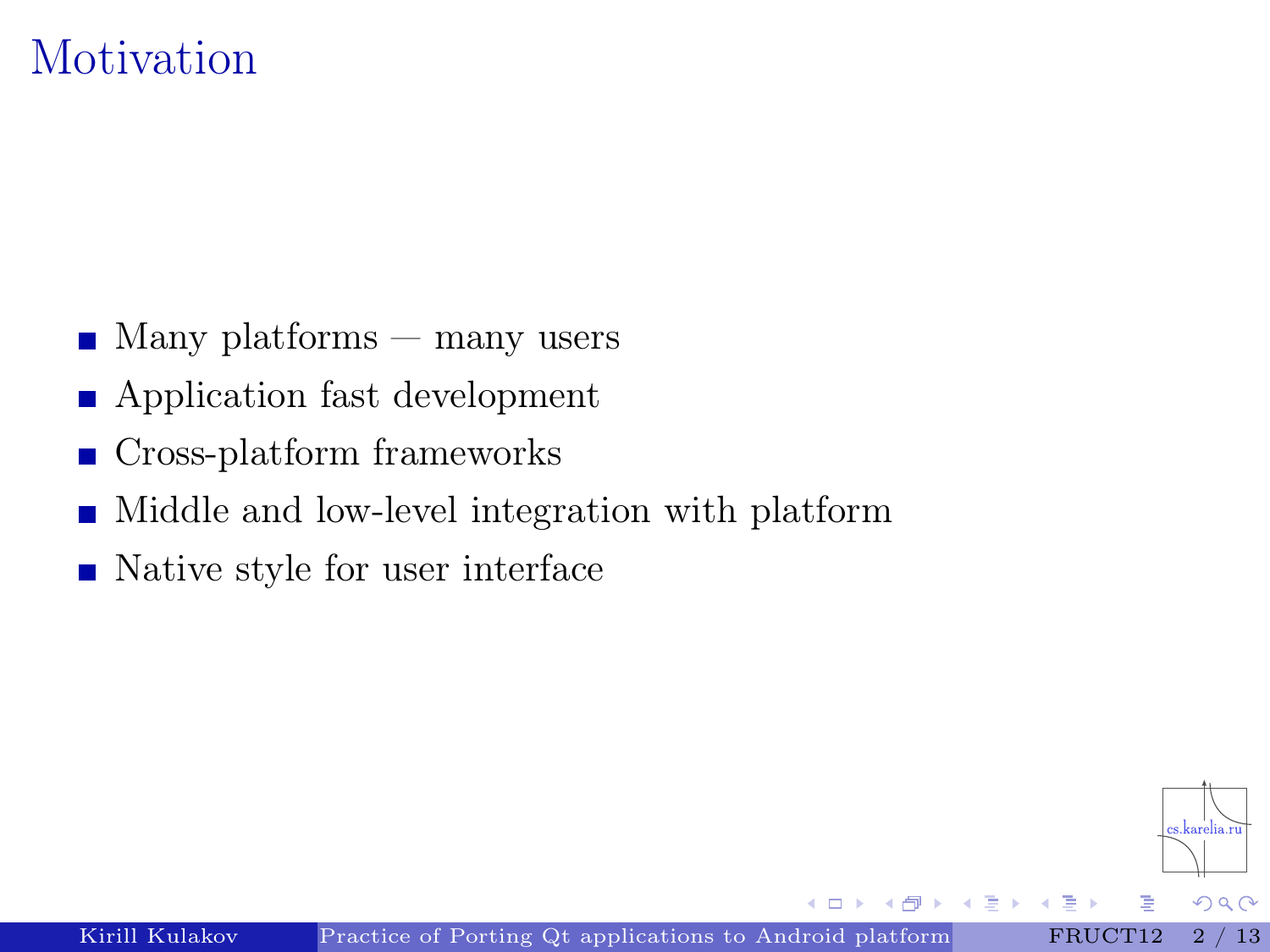### Necessitas and Ministro

- $\blacksquare$  Necessitas community project
- Provide an easy way to develop Qt apps on Android platform
- Supports QML and QWidget based UIs
- Necessitas uses Android NDK
- Current status: beta release
- Ministro is a system wide libraries installer/provider for Android
- $\blacksquare$  More information at<http://necessitas.kde.org>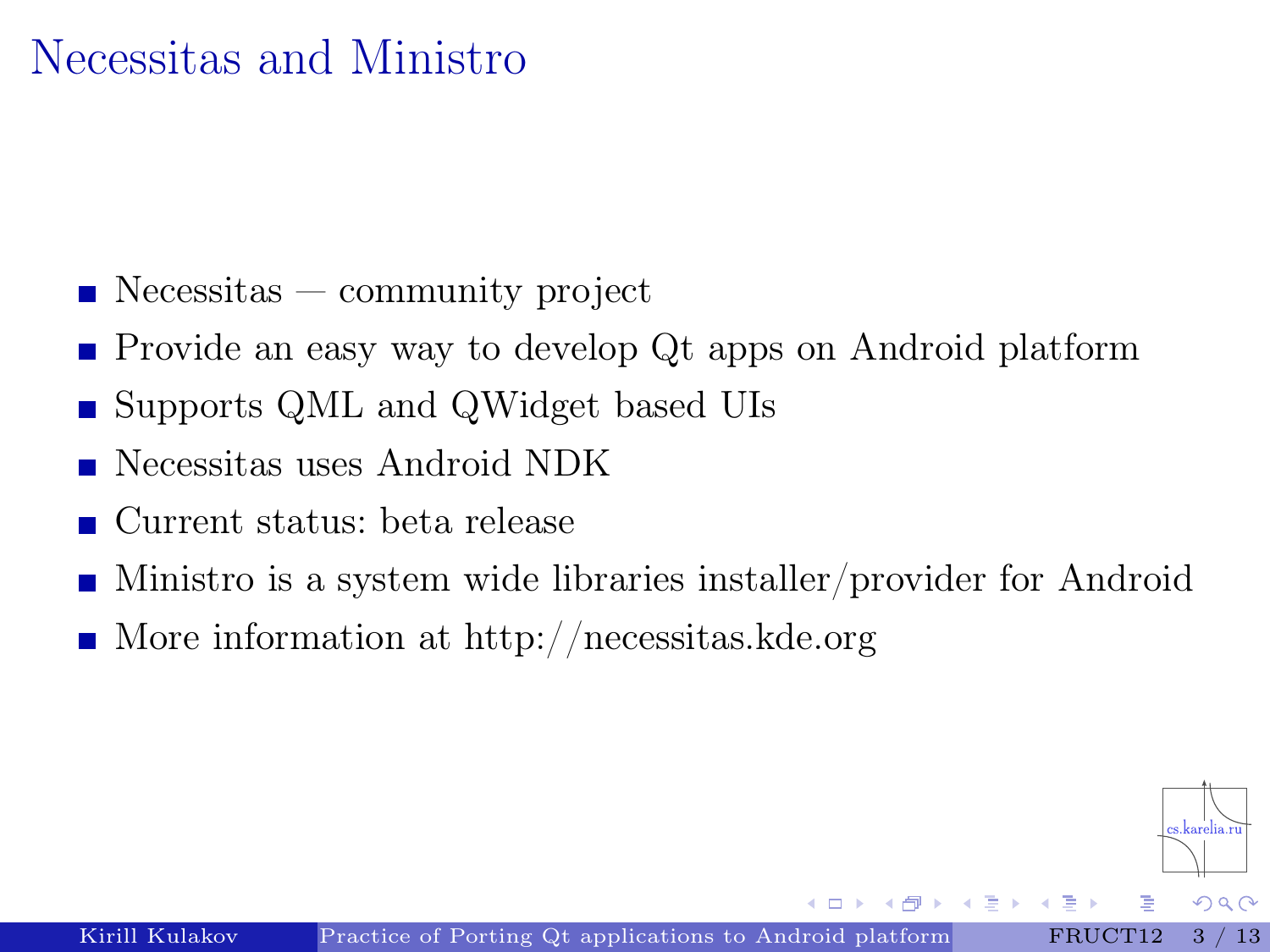### Architecture

■ QtActivity and QtApplication generated by Necessitas Ministro provide Qt libraries

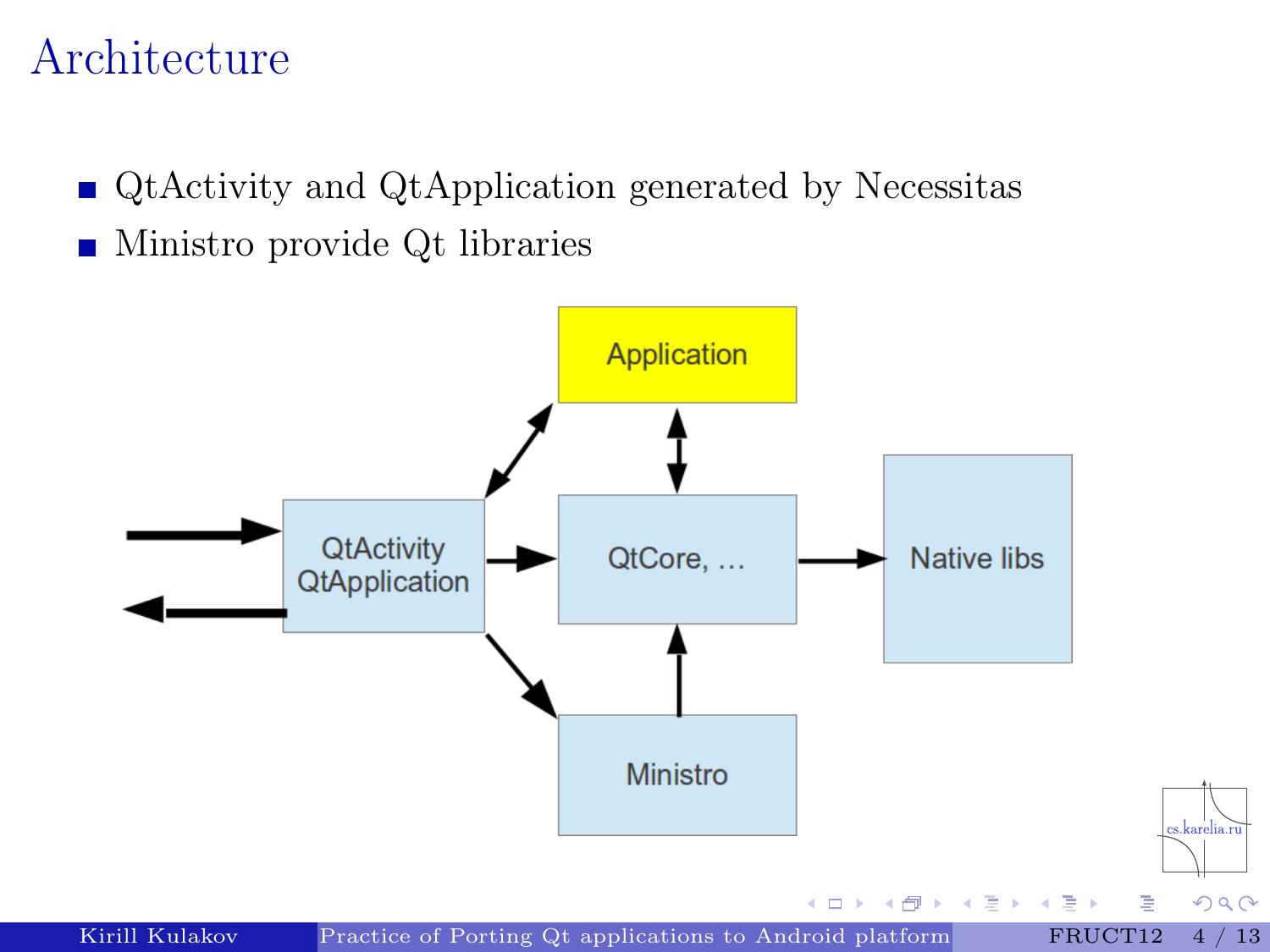# Porting user interface

- Variety devices and screen sizes
- **Portrait and landscape screens**
- Extensible user interface for small, normal, large and extra large screens
- Add restrictions on the supported generalized screen sizes

Symbian:

```
cellWidth: (parent width / parent height > 1.5)?
    213 : 120;
```
Android:

cellWidth: (parent width / parent height  $> 1.5$ ) ?  $213$  : (parent width  $> 400$  ? 120 : Math. ceil (parent. width  $(3)$ );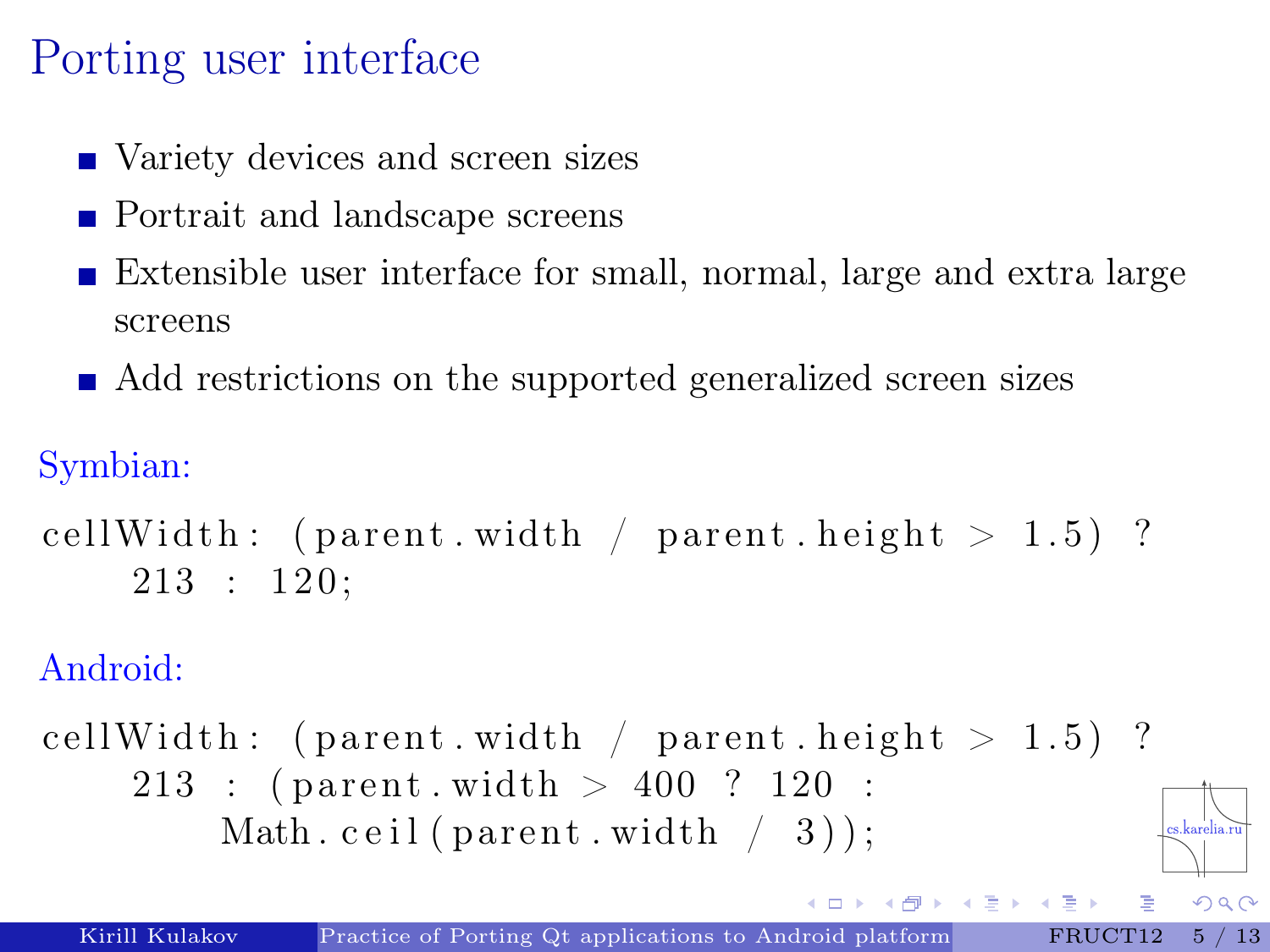# Using objects and data

- **Package contains only libraries and meta data**
- Use Resources to package objects and files
- Use "Assets" to add files to package

#### Mashrooms.pro:

```
and roid {
      images \text{deplov.} files=\text{qml}/\text{images}/* . jpg
      images \text{deploy. path} = / \text{asserts} / \text{qml} / \text{images}INSTALLS \rightleftharpoons images\ deploy
}
```
#### main.cpp:

 $\#ifndef$  Q OS ANDROID  $view$ . rootContext()−>setContextProperty("applicationPath", " file :///" + QApplication :: application DirPath () + "/" $\frac{1}{2}$  $\#$ e n dif

 $2Q$ 

퇴배 지금에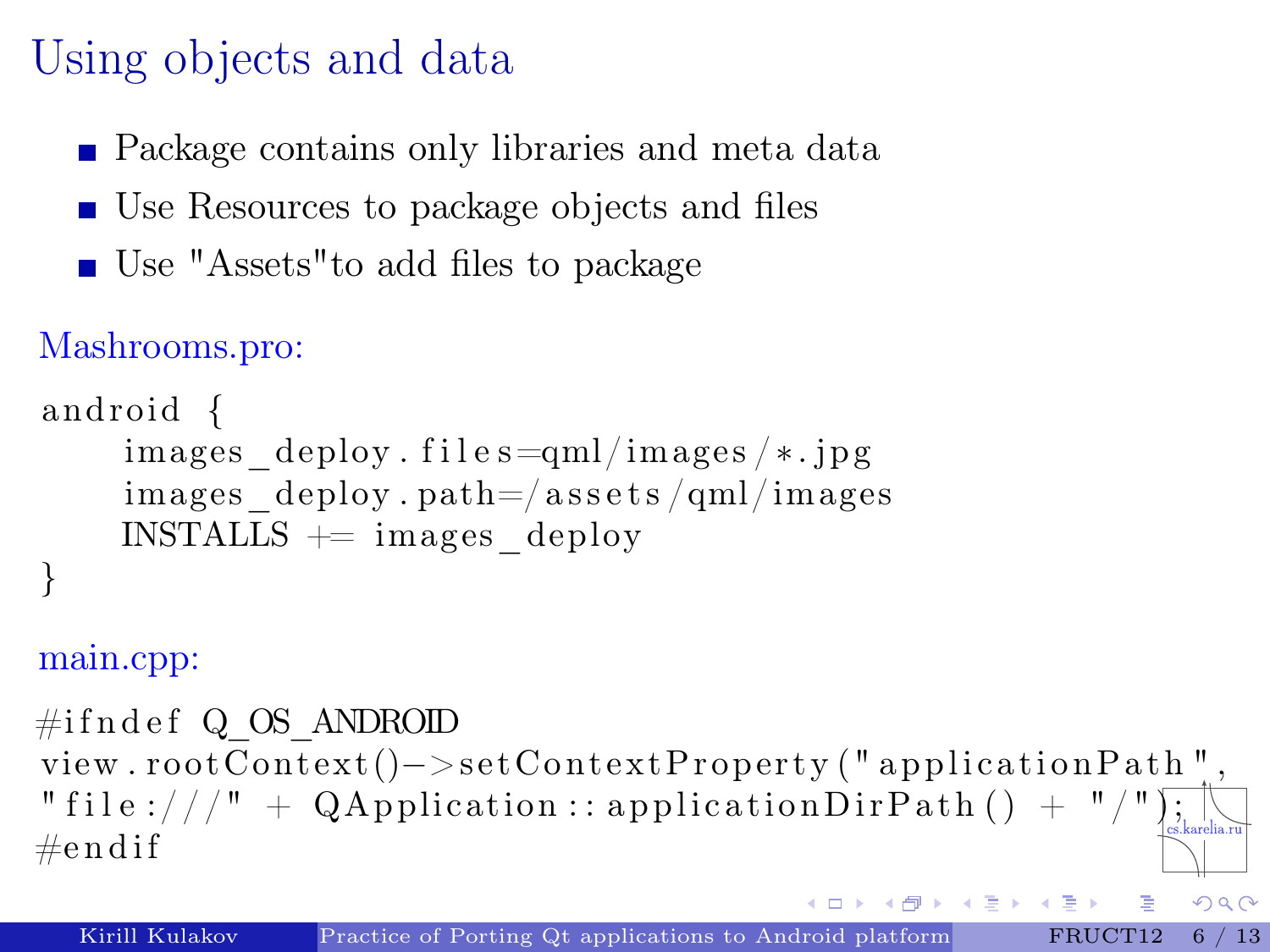## Project environment

- Application name
- 3 icons (small, medium and large)
- List of used Qt libraries  $\blacksquare$

|                                                                                  | <b>Android</b><br>Собрать Запустить                                            | o                                                                                                                                    |             |  |
|----------------------------------------------------------------------------------|--------------------------------------------------------------------------------|--------------------------------------------------------------------------------------------------------------------------------------|-------------|--|
|                                                                                  | Copy application data: make INSTALL_ROOT=/home/kulakov/projects/portfolio/mush |                                                                                                                                      | Подробнее - |  |
| <b>Package configurations</b>                                                    |                                                                                | $\wedge \vee \times$                                                                                                                 | Подробнее д |  |
|                                                                                  |                                                                                | Read information from application (must be compiled)                                                                                 |             |  |
| <b>Required Qt libraries</b><br>$\blacktriangledown$<br>QtCore<br>OtConnectivity |                                                                                | <b>Prebundled libraries</b><br>Be aware, the order is very important: if library A<br>depends on library B, B MUST be come before A! |             |  |
| OtFeedback<br><b>QtGallery</b>                                                   |                                                                                |                                                                                                                                      | Ų           |  |
| $\blacktriangledown$<br>OtGui<br>OtNetwork<br>$\blacktriangledown$               |                                                                                |                                                                                                                                      | Up          |  |
| OtScript<br><b>OtSensors</b><br>$\blacktriangledown$<br>OtSql                    |                                                                                |                                                                                                                                      | <b>Down</b> |  |
| <b>QtTest</b><br>H                                                               | $\sim$                                                                         |                                                                                                                                      |             |  |

Kirill Kulakov [Practice of Porting Qt applications to Android platform](#page-0-0) FRUCT12 [7 / 13](#page-0-1)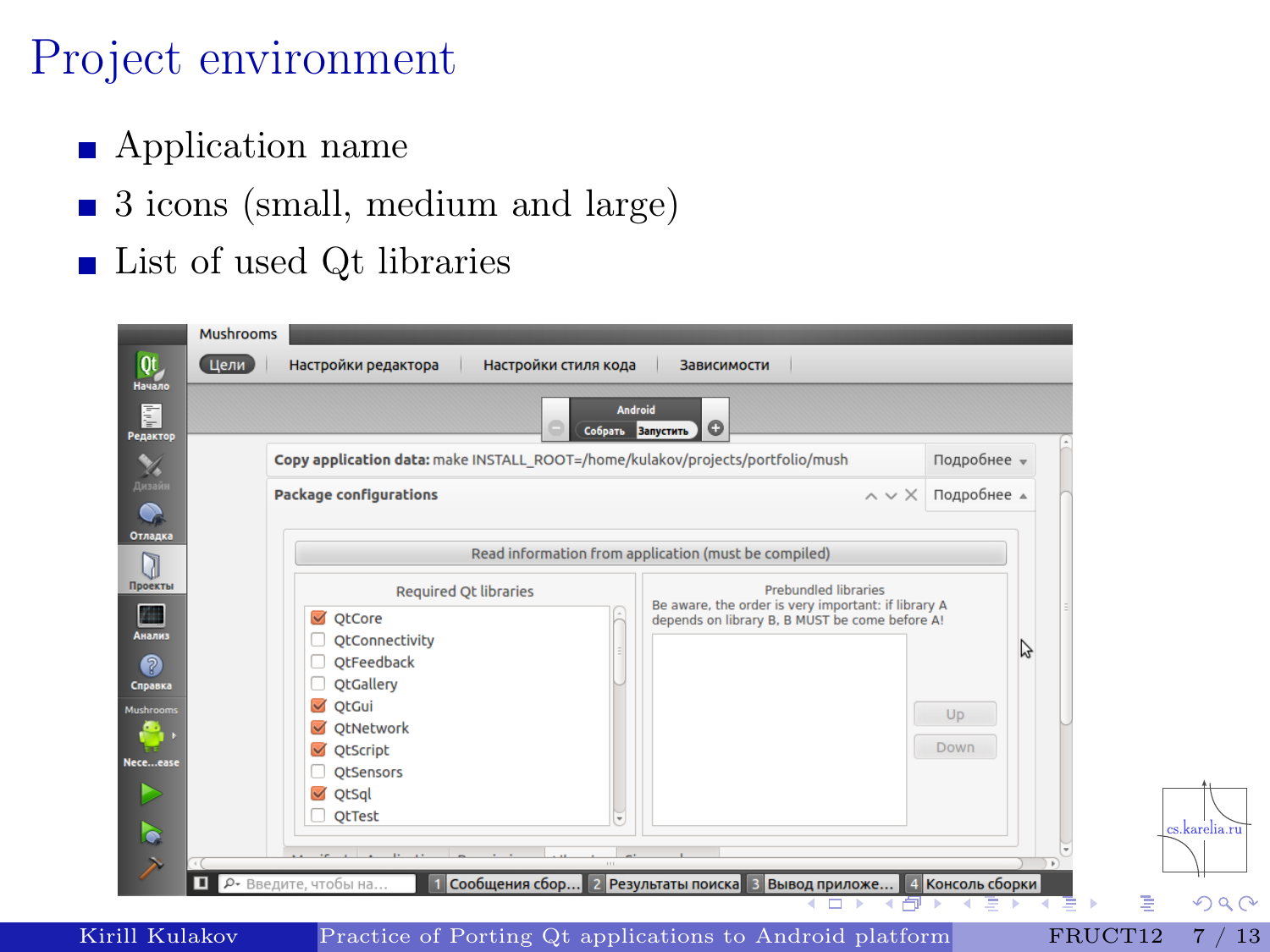Applications ported to Android platform

- Action game "Shariks"
- Based "box2d" technology "Loader"
- Accselerometer based drawing program "Liquid"
- Reference application "Mushrooms" with Qt components
- Applications published in Nokia store for Symbian and Harmattan

 $\Omega$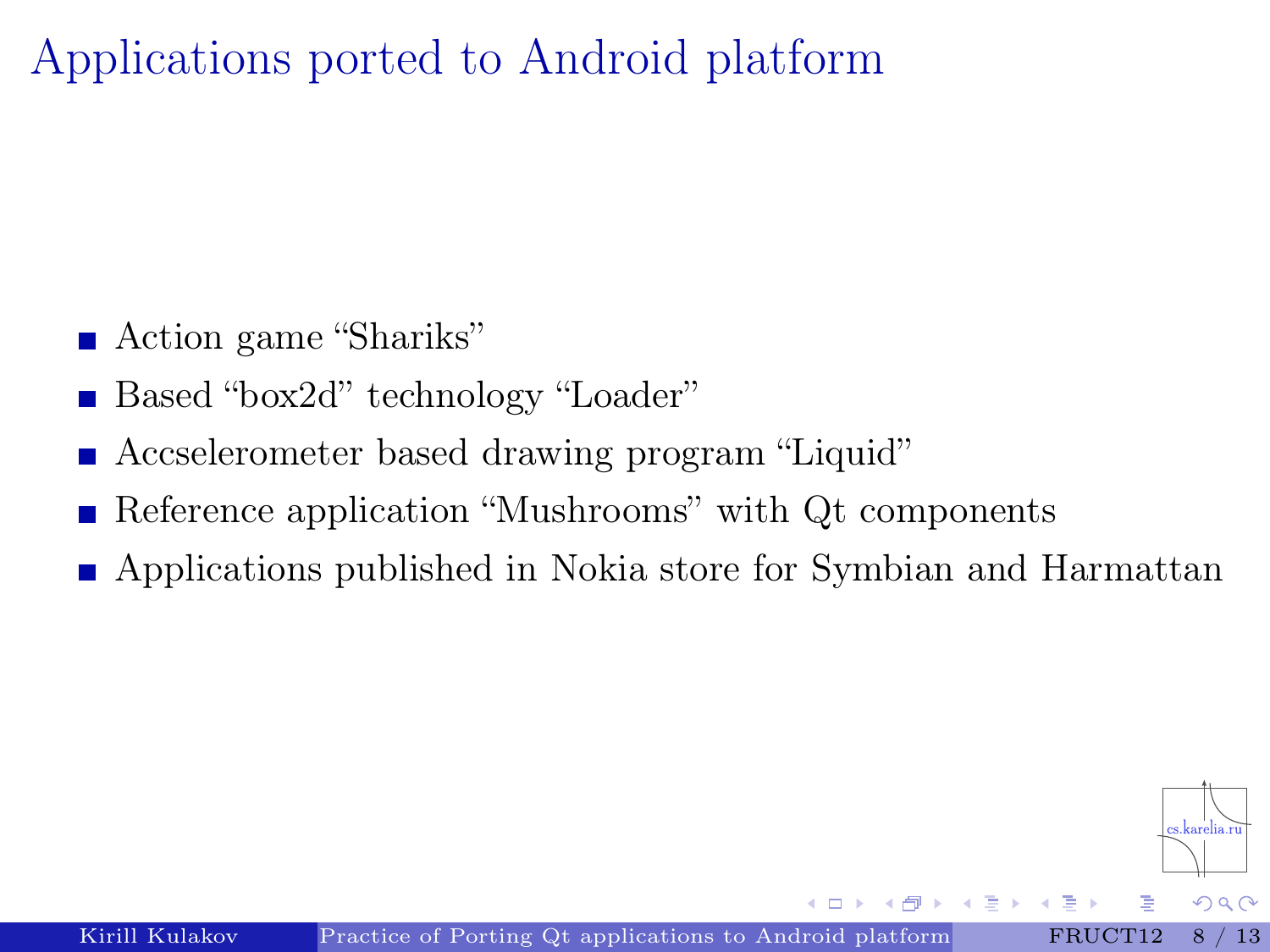### Accelerometer usage

Android and Symbian has different directions

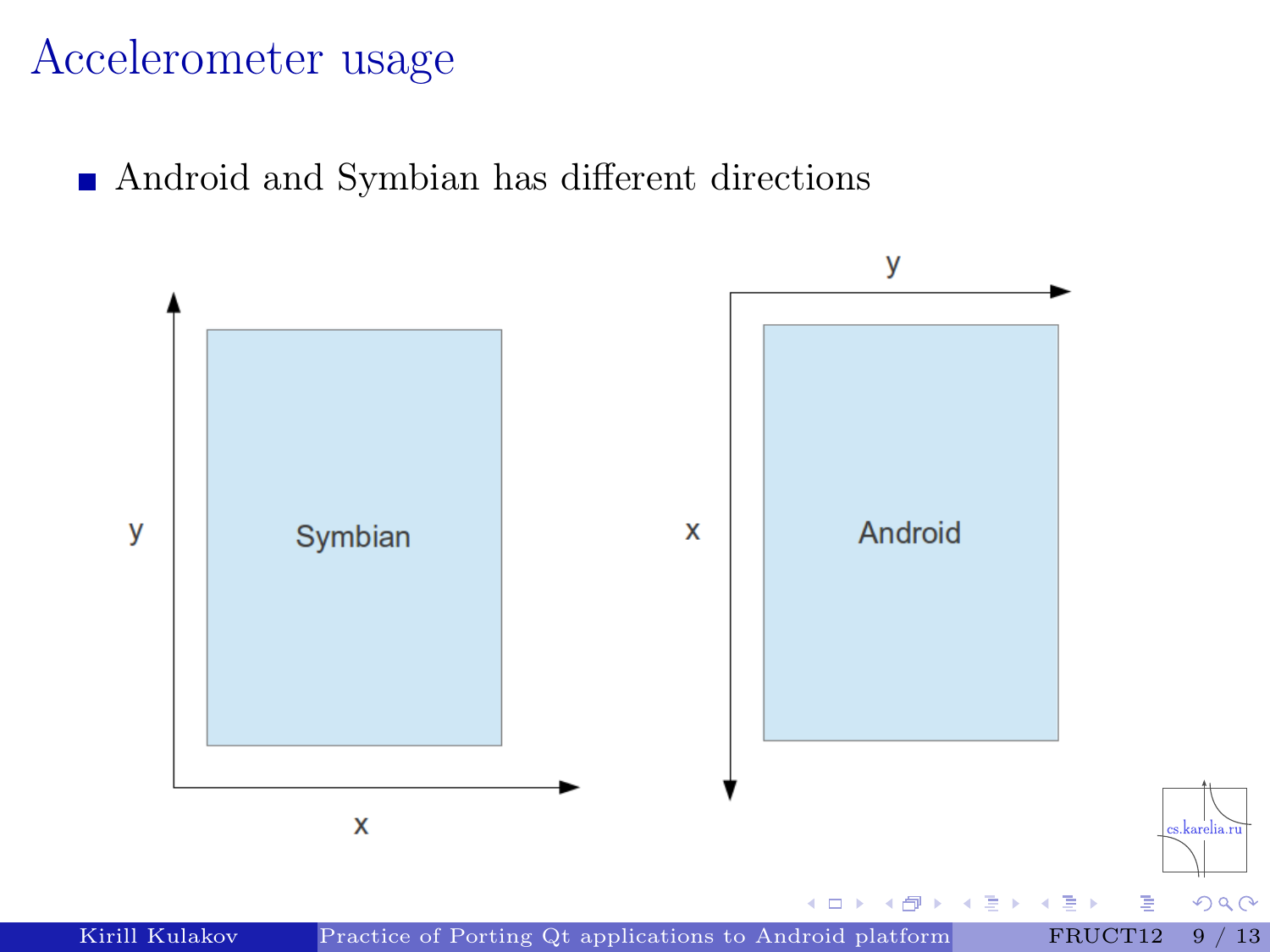### Control statements

- Some control statements in Qt code don't work in Android
- Manual set configuration of application in file "AndroidManifest"

Symbian:

viewer.set Orientation (QmlApplicationViewer: ScreenOrientationLockLandscape);

Android (AndroidManifest.xml):

android: screen Orientation="landscape"

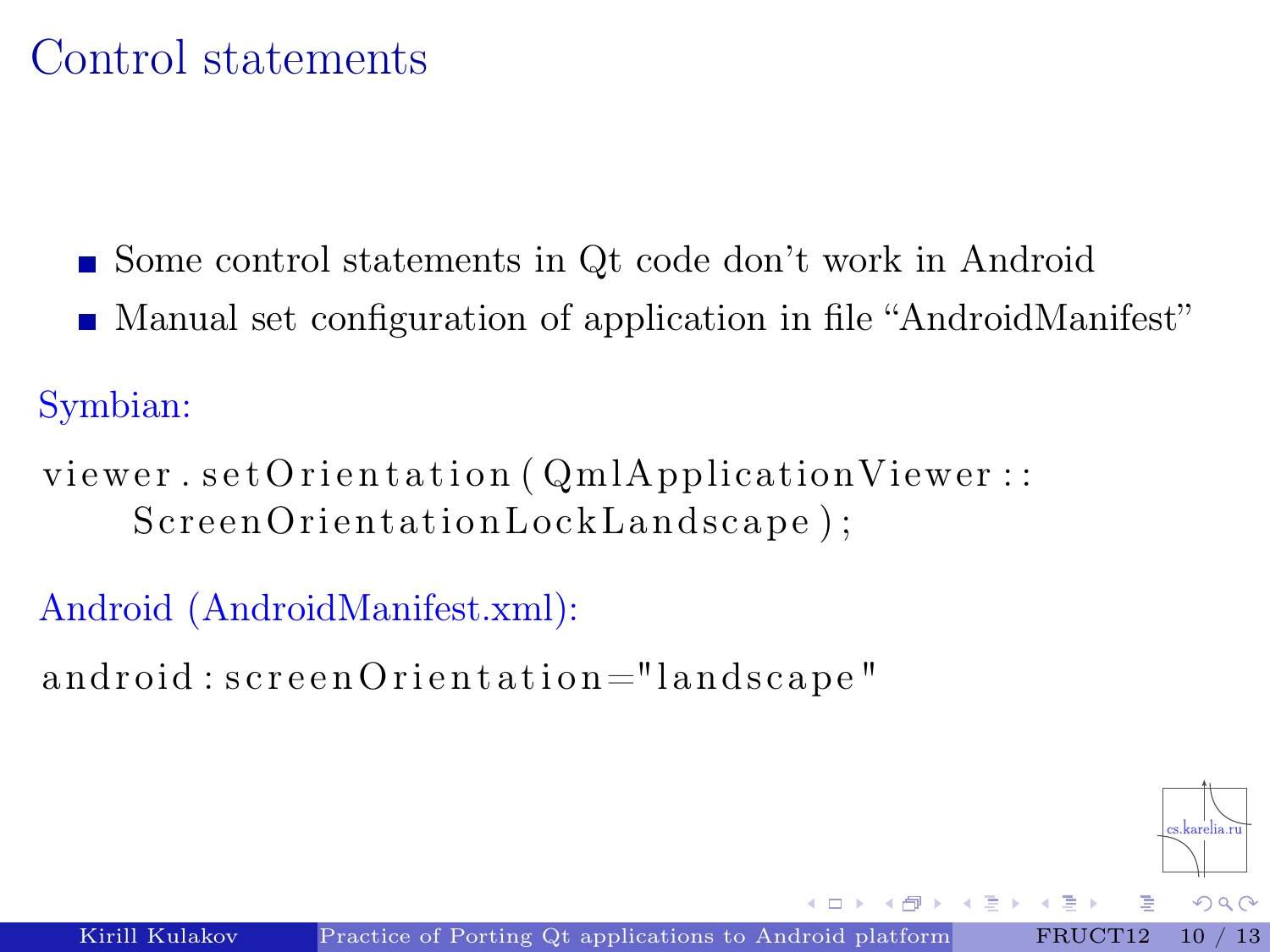- Application starts in "window" mode (with top panel)
- At start Qt components gets wrong screen size
- After load Qt gets correct screen size but QML not
- How to get correct screen size:
	- $\triangleright$  Connect to signal QDesktopWidget::workAreaResized()
	- ► Send to QML new screen size from QDesktopWidget::screenGeometry()

 $QQ$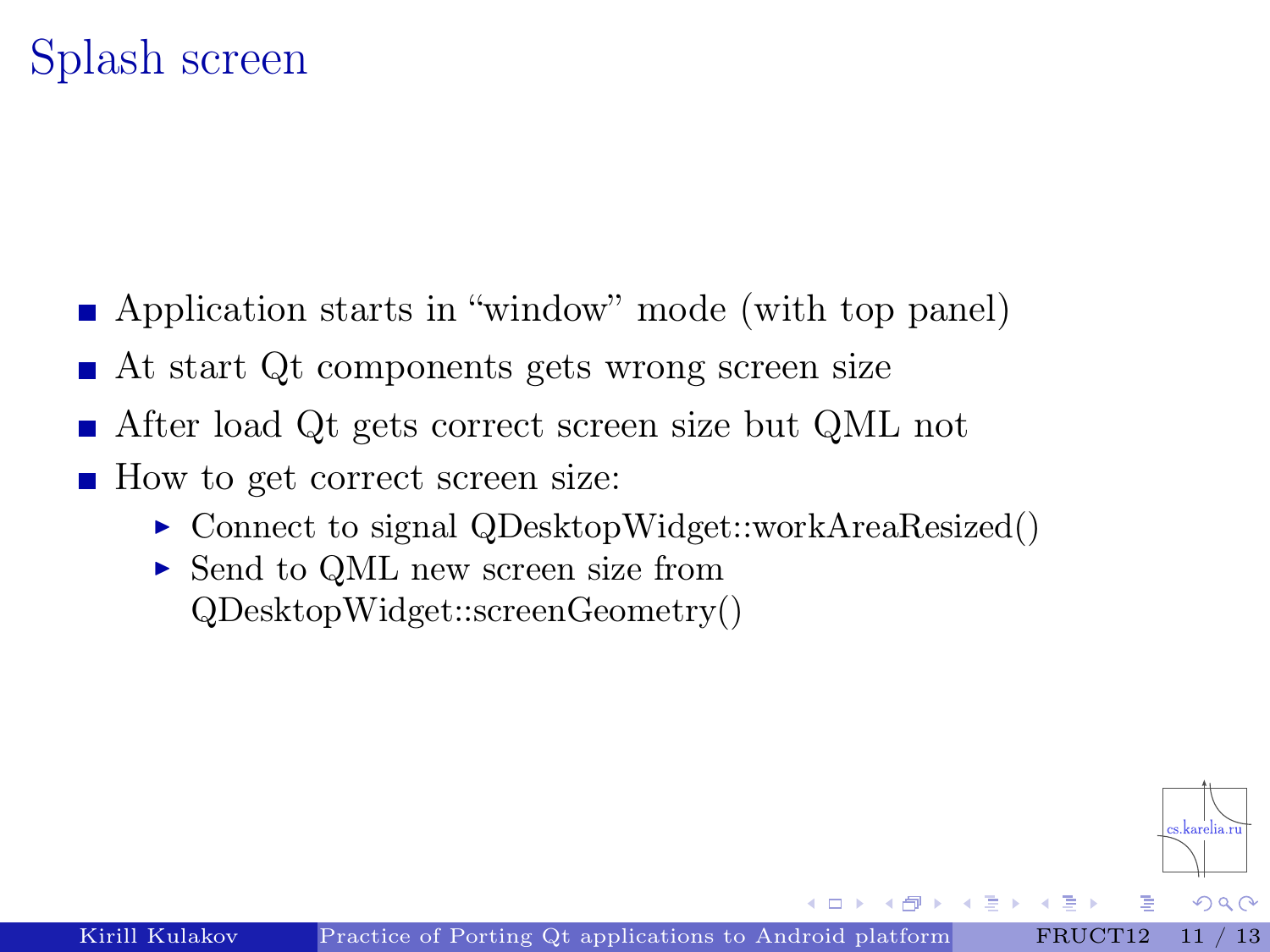### **Statistics**

■ All applications are published in Google Play

| Application | Nokia Store | Google Play  |
|-------------|-------------|--------------|
| Loader      | 13015       | 481 (74)     |
| Shariks     | 10089       | 63(8)        |
| Liquid      | 12750       | 36(3)        |
| Mushrooms   | 28027       | 15637 (5253) |

 $\leftarrow$ 

**B** 

 $299$ 

Kirill Kulakov [Practice of Porting Qt applications to Android platform](#page-0-0) FRUCT12 [12 / 13](#page-0-1)

E

∍ **B**